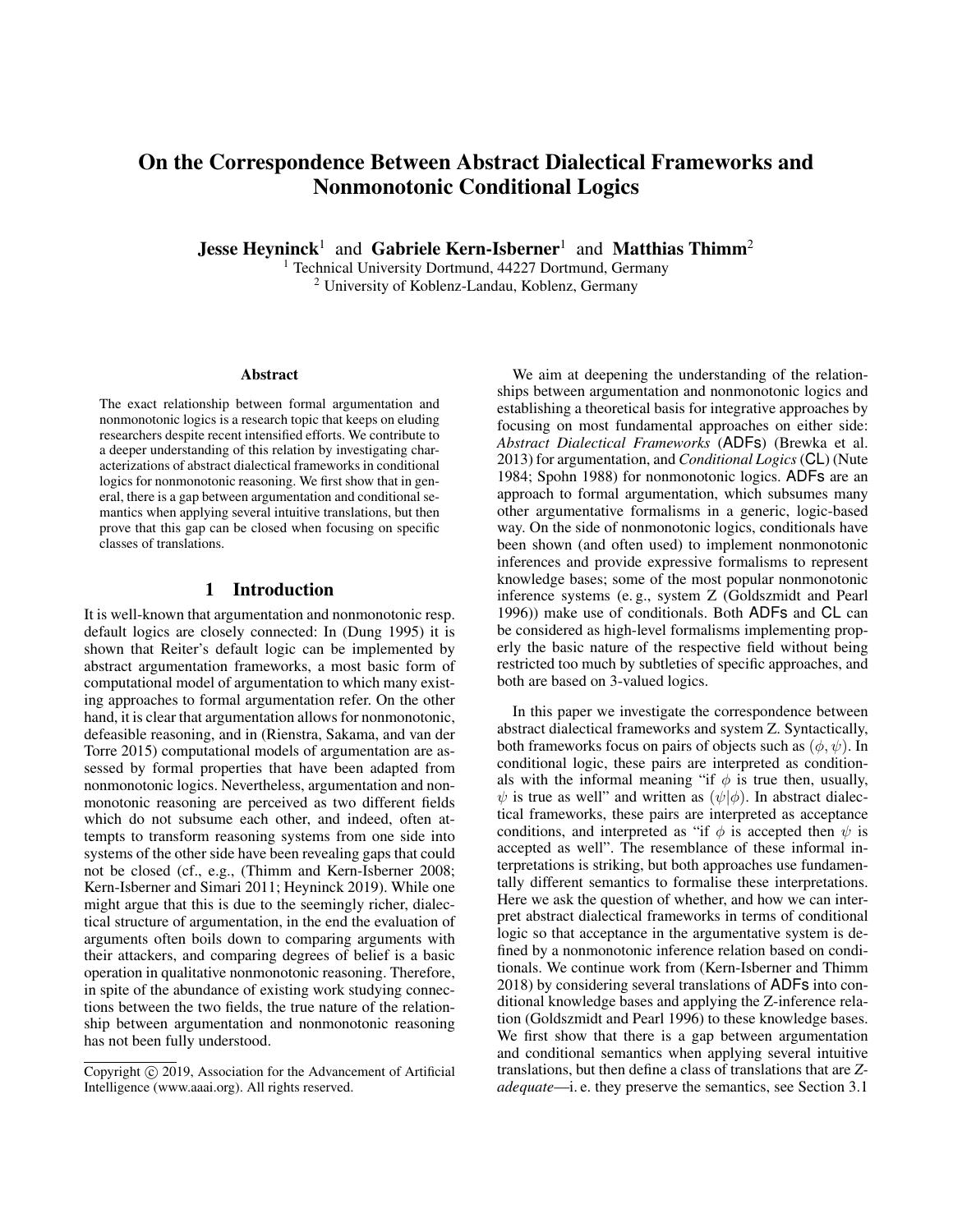for the formal definition—for the 2-valued model semantics of ADFs, and for other semantics under certain conditions on the ADFs. Furthermore, we show that none of the translations studied in this paper are Z-adequate for the grounded semantics.

Outline of this Paper: After stating all the necessary preliminaries in Section 2, we investigate a family of translations from ADFs into conditional knowledge bases in Section 3, where we first define Z-adequacy for such translations (Section 3.1), after which we investigate the Zadequacy of the suggested translations for 2-valued models (Section 3.2), preferred and stable semantics (Section 3.3) and grounded semantics (Section 3.4). We finally discuss related work in Section 4 before concluding (Section 5).

## 2 Preliminaries

In the following, we we briefly recall some general preliminaries on propositional logic, as well as technical details on conditional logic and ADFs (Brewka et al. 2013).

## 2.1 Propositional Logic

For a set At of atoms let  $\mathcal{L}(A_t)$  be the corresponding propositional language constructed using the usual connectives ∧ (*and*), ∨ (*or*), ¬ (*negation*) and ⊃ (*material implication*). A (classical) *interpretation* (also called *possible world*)  $\omega$  for a propositional language  $\mathcal{L}(At)$  is a function  $\omega : At \rightarrow \{T, F\}.$ Let  $\Omega(At)$  denote the set of all interpretations for At. We simply write  $\Omega$  if the set of atoms is implicitly given. An interpretation  $\omega$  *satisfies* (or is a *model* of) an atom  $a \in At$ , denoted by  $\omega \models a$ , if and only if  $\omega(a) = T$ . The satisfaction relation  $\models$  is extended to formulas as usual. As an abbreviation we sometimes identify an interpretation  $\omega$  with its *complete conjunction*, i.e., if  $a_1, \ldots, a_n \in$  At are those atoms that are assigned T by  $\omega$  and  $a_{n+1}, \ldots, a_m \in$  At are those propositions that are assigned F by  $\omega$  we identify  $\omega$  by  $a_1 \ldots a_n \overline{a_{n+1}} \ldots \overline{a_m}$  (or any permutation of this). For example, the interpretation  $\omega_1$  on  $\{a, b, c\}$  with  $\omega(a) = \omega(c) = \mathsf{T}$ and  $\omega(b) = \mathsf{F}$  is abbreviated by  $a\overline{b}c$ . For  $\Phi \subseteq \mathcal{L}(\mathsf{At})$  we also define  $\omega \models \Phi$  if and only if  $\omega \models \phi$  for every  $\phi \in \Phi$ . Define the set of models  $Mod(X) = {\omega \in \Omega(\mathsf{At}) \mid \omega \models X}$ for every formula or set of formulas  $X$ . A formula or set of formulas  $X_1$  *entails* another formula or set of formulas  $X_2$ , denoted by  $X_1 \vdash X_2$ , if  $\mathsf{Mod}(X_1) \subseteq \mathsf{Mod}(X_2)$ .

#### 2.2 Reasoning with Nonmonotonic Conditionals

There are many different conditional logics (cf., e.g., (Kraus, Lehmann, and Magidor 1990; Nute 1984)), we will just use basic properties of conditionals that are common to many conditional logics and are especially important for nonmonotonic reasoning: Basically, we follow the approach of de Finetti (1974) who considered conditionals as *generalized indicator functions* for possible worlds resp. propositional interpretations  $\omega$ :

$$
((\psi|\phi))(\omega) = \begin{cases} 1 : & \omega \models \phi \land \psi \\ 0 : & \omega \models \phi \land \neg \psi \\ u : & \omega \models \neg \phi \end{cases} \tag{1}
$$

where u stands for *unknown* or *indeterminate*. In other words, a possible world  $\omega$  *verifies* a conditional  $(\psi | \phi)$  iff it satisfies both antecedent and conclusion ( $(\psi|\phi)(\omega) = 1$ ); it *falsifies, or violates* it iff it satisfies the antecedence but not the conclusion  $((\psi|\phi)(\omega) = 0)$ ; otherwise the conditional is *not applicable*, i. e., the interpretation does not satisfy the antecedence  $((\psi|\phi)(\omega) = u)$ . We say that  $\omega$  *satisfies* a conditional  $(\psi|\phi)$  iff it does not falsify it, i.e., iff  $\omega$  satisfies its *material counterpart*  $\phi \supset \psi$ . Hence, conditionals are threevalued logical entities and thus extend the binary setting of classical logics substantially in a way that is compatible with the probabilistic interpretation of conditionals as conditional probabilities. Such a conditional  $(\psi | \phi)$  can be accepted as plausible if its verification  $\phi \land \psi$  is more plausible than its falsification  $\phi \land \neg \psi$ , where plausibility is often modelled by a total preorder on possible worlds. This is in full compliance with nonmonotonic inference relations  $\phi \sim \psi$  (Makinson 1988) expressing that from  $\phi$ ,  $\psi$  may be plausibly/defeasibly derived. An obvious implementation of total preorders are *ordinal conditional functions (OCFs)*, (also called *ranking functions*)  $\kappa : \Omega \to \mathbb{N} \cup \{\infty\}$  (Spohn 1988). They express degrees of (im)plausibility of possible worlds and propositional formulas  $\phi$  by setting  $\kappa(\phi) := \min{\kappa(\omega) \mid \omega \models \phi}$ . OCFs  $\kappa$  provide a particularly convenient formal environment for nonmonotonic and conditional reasoning, allowing for simply expressing the acceptance of conditionals and nonmonotonic inferences via stating that  $(\psi | \phi)$  is accepted by  $\kappa$  iff  $\phi \sim_{\kappa} \psi$  iff  $\kappa(\phi \land \psi) < \kappa(\phi \land \neg \psi)$ , implementing formally the intuition of conditional acceptance based on plausibility mentioned above. For an OCF  $\kappa$ , *Bel*( $\kappa$ ) denotes the propositional beliefs that are implied by all most plausible worlds, i. e.  $Bel(\kappa) = {\phi \mid \forall \omega \in \kappa^{-1}(0) : \omega \models \phi}$ . We denote with CL the framework of reasoning from conditional knowledge bases based on OCFs.

Specific examples of ranking models are system Z yielding the inference relation  $\vdash$ <sub>Z</sub> (Goldszmidt and Pearl 1996) and c-representations (Kern-Isberner 2001). We focus on system Z defined as follows. A conditional  $(\psi | \phi)$  is tolerated by a finite set of conditionals  $\Delta$  if there is a possible world  $\omega$  with  $(\psi|\phi)(\omega) = 1$  and  $(\psi'|\phi')(\omega) \neq 0$  for all  $(\psi'|\phi') \in \Delta$ , i.e.  $\omega$  verifies  $(\psi|\phi)$  and does not falsify any (other) conditional in  $\Delta$ . The Z-partitioning  $(\Delta_0, \ldots, \Delta_n)$ of  $\Delta$  is defined as:

- $\Delta_0 = \{ \delta \in \Delta \mid \Delta \text{ tolerates } \delta \};$
- $\Delta_1, \ldots, \Delta_n$  is the Z-partitioning of  $\Delta \setminus \Delta_0$ .

For  $\delta \in \Delta$  we define:  $Z_{\Delta}(\delta) = i$  iff  $\delta \in \Delta_i$  and  $(\Delta_0, \ldots, \Delta_n)$  is the Z-partioning of  $\Delta$ . Finally, the ranking function  $\kappa_{\Delta}^{Z}$  is defined via:  $\kappa_{\Delta}^{Z}(\omega) = \max\{Z(\delta) | \delta(\omega) =$  $0, \delta \in \Delta\}+1$ , with max  $\emptyset = -1$ . We can now define  $\Delta \n\sim_{\mathbb{Z}} \phi$ iff  $\phi \in Bel(\kappa_{\Delta}^Z)$ . Below the following Lemma about system Z will prove useful:

**Lemma 1.**  $\omega \notin (\kappa_{\Delta}^Z)^{-1}(0)$  *iff*  $\delta(\omega) = 0$  *for some*  $\delta \in \Delta$ *.* 

*Proof.* This follows immediately in view of the fact that  $\omega \in$  $(\kappa_{\Delta}^{Z})^{-1}(0)$  iff  $\delta(\omega) \neq 0$  for every  $\delta \in \Delta$ .  $\Box$ 

**Example 1.** *Let*  $\Delta = \{(b|\neg a), (a|\neg b), (c|\neg a \lor \neg b)\}$ *. For this set of conditionals,*  $\Delta = \Delta_0$  *and therefore we have:*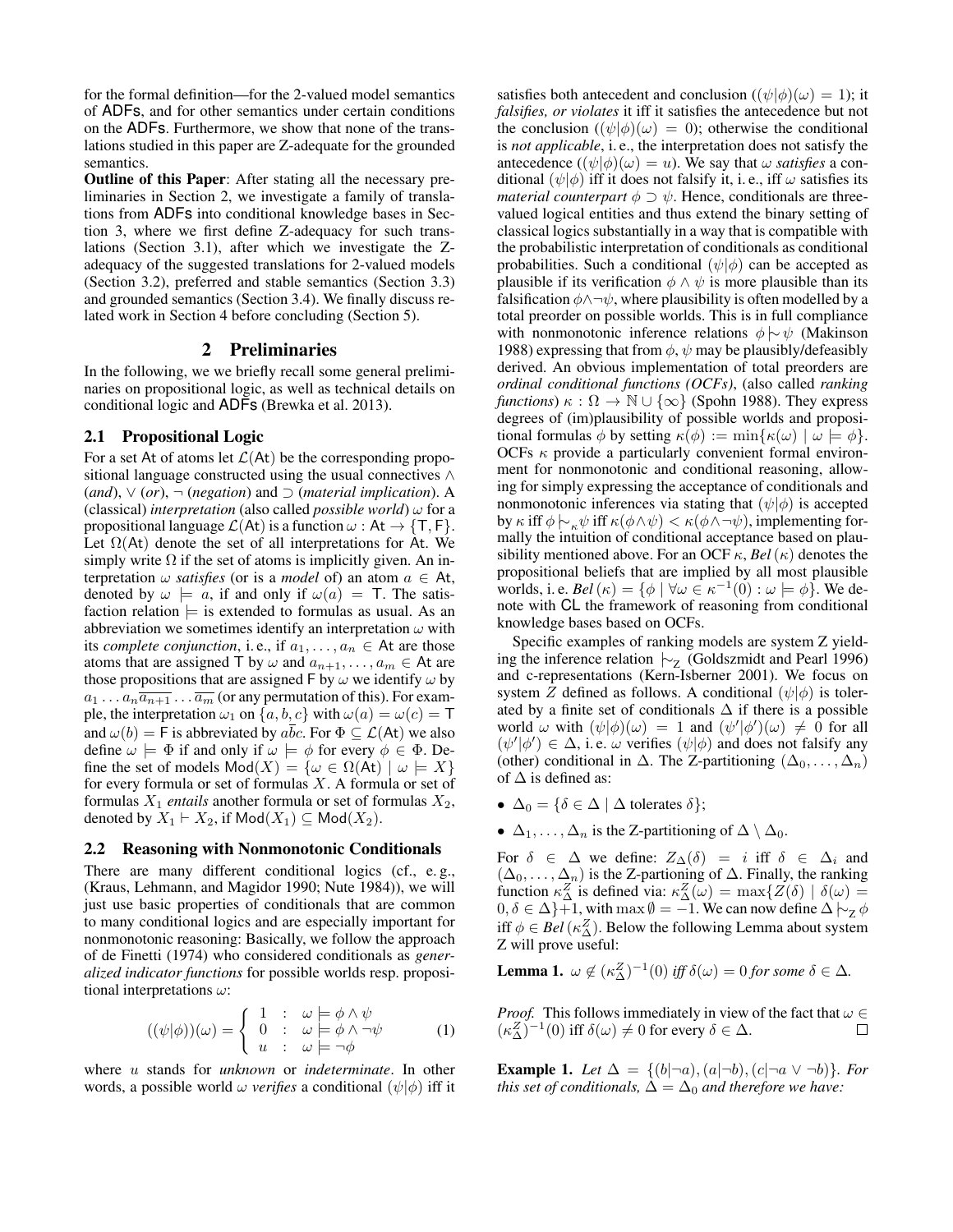|                                                              | $\omega \qquad \kappa_{\Delta}^z(\omega) \begin{vmatrix} \omega & \kappa_{\Delta}^z(\omega) \end{vmatrix} \begin{vmatrix} \omega & \kappa_{\Delta}^z(\omega) \end{vmatrix} \begin{vmatrix} \omega & \kappa_{\Delta}^z(\omega) \end{vmatrix}$                                                                                                                                     |  |  |  |  |  |  |
|--------------------------------------------------------------|----------------------------------------------------------------------------------------------------------------------------------------------------------------------------------------------------------------------------------------------------------------------------------------------------------------------------------------------------------------------------------|--|--|--|--|--|--|
|                                                              | $\left[\begin{array}{ccc ccc} abc & 0 & abc & 0 & ab\bar{c} & 0 & ab\bar{c} & 0 & ab\bar{c} & 1 & ab\bar{c} & 1 & ab\bar{c} & 1 & ab\bar{c} & 1 & ab\bar{c} & 1 & ab\bar{c} & 1 & ab\bar{c} & 1 & ab\bar{c} & 1 & ab\bar{c} & 1 & ab\bar{c} & 1 & ab\bar{c} & 1 & ab\bar{c} & 1 & ab\bar{c} & 1 & ab\bar{c} & 1 & ab\bar{c} & 1 & ab\bar{c} & 1 & ab\bar{c} & 1 & ab\bar{c} & 1$ |  |  |  |  |  |  |
|                                                              |                                                                                                                                                                                                                                                                                                                                                                                  |  |  |  |  |  |  |
| $T_{bus}(\mu Z) = 1(0)$ (ake also also she I This magnetical |                                                                                                                                                                                                                                                                                                                                                                                  |  |  |  |  |  |  |

*Thus,*  $(\kappa_{\Delta}^{Z})^{-1}(0) = \{abc, ab\overline{c}, a\overline{b}c, \overline{a}bc\}$ *. This means that, for example,*  $\Delta \nmid∼ z a \lor b$  *and*  $\Delta \nmid √ z c$ .

#### 2.3 Abstract Dialectical Frameworks

We briefly recall some technical details on **ADFs** following loosely the notation from (Brewka et al. 2013). An ADF D is a tuple  $D = (S, L, C)$  where S is a set of statements,  $L \subseteq S \times S$  is a set of links, and  $C = \{C_s\}_{s \in S}$  is a set of total functions  $C_s$ :  $2^{par_D(s)} \rightarrow \{\top, \bot\}$  for each  $s \in$ S with  $par_D(s) = \{s' \in S \mid (s', s) \in L\}$  (also called acceptance functions). An acceptance function  $C_s$  defines the cases when the statement  $s$  can be accepted (truth value  $\top$ ), depending on the acceptance status of its parents in D. By abuse of notation, we will often identify an acceptance function  $C_s$  by its equivalent *acceptance condition* which models the acceptable cases as a propositional formula.

**Example 2.** We consider the following  $ADF D_1$  =  $({a, b, c}, L, C)$  *with*  $L = {(a, b), (b, a), (a, c), (b, c)}$  *and:*  $C_a = -b$   $C_b = -a$   $C_c = -a \sqrt{-b}$ 

*Informally, the acceptance conditions can be read as "*a *is accepted if* b *is not accepted", "*b *is accepted if* a *is not accepted" and "*c *is accepted if* a *is not accepted or* b *is not accepted".*

An ADF  $D = (S, L, C)$  is interpreted through 3-valued interpretations  $v : S \to \{T, \perp, u\}$ , which assign to each statement in S either the value  $\top$  (true, accepted),  $\bot$  (false, rejected), or  $u$  (unknown).  $V$  consists of all three-valued interpretations whereas  $V^2$  consists of all the two-valued interpretations (i.e. interpretations such that for every  $s \in S$ ,  $v(s) \in \{\top, \bot\}$ ). Then v is a *model* of D if for all  $s \in S$ , if  $v(s) \neq u$  then  $v(s) = v(C_s)$ . We define an order  $\leq_i$  over  $\{\top, \bot, u\}$  by making u the minimal element:  $u *i*$   $\top$  and  $u \lt_i \perp$  and this order is lifted pointwise as follows (given two valuations v, w over S):  $v \leq_i w$  iff  $v(s) \leq_i w(s)$  for every  $s \in S$ . The set of two-valued interpretations extending a valuation v is defined as  $[v]^2 = \{w \in \mathcal{V}^2 \mid v \leq_i w\}.$ Given a set of valuations  $V$ ,  $\Box_i V(s) = v(s)$  if for every  $v' \in V$ ,  $v(s) = v'(s)$  and  $\Box_i V(s) = u$  otherwise.  $\Gamma_D(v) : S \to \{ \top, \bot, u \}$  where  $s \mapsto \sqcap_i \{ w(C_s) \mid w \in [v]^2 \}.$ 

For the definition of the stable model semantics, we need to define the reduct  $D^v$  of D given v, defined as:  $D^v =$  $(S^v, L^v, C^v)$  with:

- $S^v = \{ s \in S \mid v(s) = \top \},\$
- $L^v = L \cap (S^v \times S^v)$ , and
- $C^v = \{C_s[\{\phi \mid v(\phi) = \bot\}/\bot] \mid s \in S^v\}.$

where  $C_s[\phi/\psi]$  is the formula obtained by substituting every occurence of  $\phi$  in  $C_s$  by  $\psi$ .

**Definition 1.** Let  $D = (S, L, C)$  be an ADF with  $v : S \rightarrow$ {>, ⊥, u} *an interpretation:*

- v *is a 2-valued model iff*  $v \in V^2$  *and* v *is a model.*
- *v is complete for D iff*  $v = \Gamma_D(v)$ *.*
- v *is preferred for D iff* v *is*  $\leq_i$ -maximally complete.
- v *is grounded for D iff* v *is*  $\leq_i$ -minimally complete.
- v *is stable iff* v *is a model of* D *and*  $\{s \in S \mid v(s) = \}$  $\{\top\} = \{s \in S \mid w(s) = \top\}$  where w is the grounded *interpretation of* D<sup>v</sup> *.*

*We denote by* 2mod $(D)$ , complete $(D)$ , preferred $(D)$ , grounded(D) *respectively* stable(D) *the sets of 2-valued models and complete, preferred, grounded respectively stable interpretations of* D*.*

We recall the following relationships between the semantics defined above:

Theorem 1 ((Brewka et al. 2013)). *Given any ADF* D*, the following relationships hold:*

- stable $(D) \subseteq 2 \text{mod}(D)$ ;
- 2 $mod(D) \subseteq$  preferred $(D)$ ;
- preferred $(D) \subseteq \text{complete}(D)$ ;
- grounded $(D) \subseteq \text{complete}(D)$ .

Below we will make use of the following *ADF subclasses* which will prove useful in the generalisation of our results (in particular Theorem 2):

Definition 2 ((Diller et al. 2018)). *An ADF* D *is called:*

- weakly coherent *if*  $2 \text{mod}(D) \subseteq \text{stable}(D)$ ;
- coherent *if* preferred $(D) \subseteq$  stable $(D)$ ;
- semi-coherent *if* preferred $(D) \subseteq 2 \text{mod}(D)$ .

We finally define consequence relations for ADFs:

**Definition 3.** Given an ADF  $D = (S, L, C)$  and  $s \in S$ *and* sem ∈ {2mod, preferred, grounded, stable}, we define:  $D$   $\big| \sim_{\mathsf{sem}}^{\cap} s[\neg s]$  *iff*  $v(s) = \top [\bot]$  *for all*  $v \in \mathsf{sem}(D)$ <sup>1</sup>

Example 3 (Example 2 continued). *The ADF of Example 2 has three complete models*  $v_1$ ,  $v_2$ ,  $v_3$  *with:*  $v_1(a) = \top$   $v_1(b) = \bot$   $v_1(c) = \top$  $v_2(a) = \bot \quad v_2(b) = \top \quad v_2(c) = \top$ 

$$
v_3(a) = u \t v_3(b) = u \t v_3(c) = u
$$

 $v_3$  *is the grounded interpretation whereas*  $v_1$  *and*  $v_2$  *are both preferred and 2-valued.*

## 3 Interpreting **ADFs** in Conditional Logic

In this section, we systematically investigate translations from ADFs into conditional knowledge bases. The translations considered in this paper will be introduced in Section 3.1, where we will also formally define what it means for a translation to be adequate. We then investigate the adequacy for these translations with respect to the two-valued models (Section 3.2), the stable and the preferred semantics (Section 3.3) and the grounded semantics (Section 3.4).

## 3.1 Translations from **ADFs** to Conditional Logics

The general aim of this paper is to study translations of ADFs in CL. In more detail, let  $S$  be a set of propositions and  $\mathfrak{D}_S$  be the set of all ADFs defined on the basis of S (i.e.

<sup>&</sup>lt;sup>1</sup>Since (Brewka et al. 2013) showed the grounded extension to be unique for any ADF, we will omit ∩ from  $\downarrow_{\text{grounded}}$ .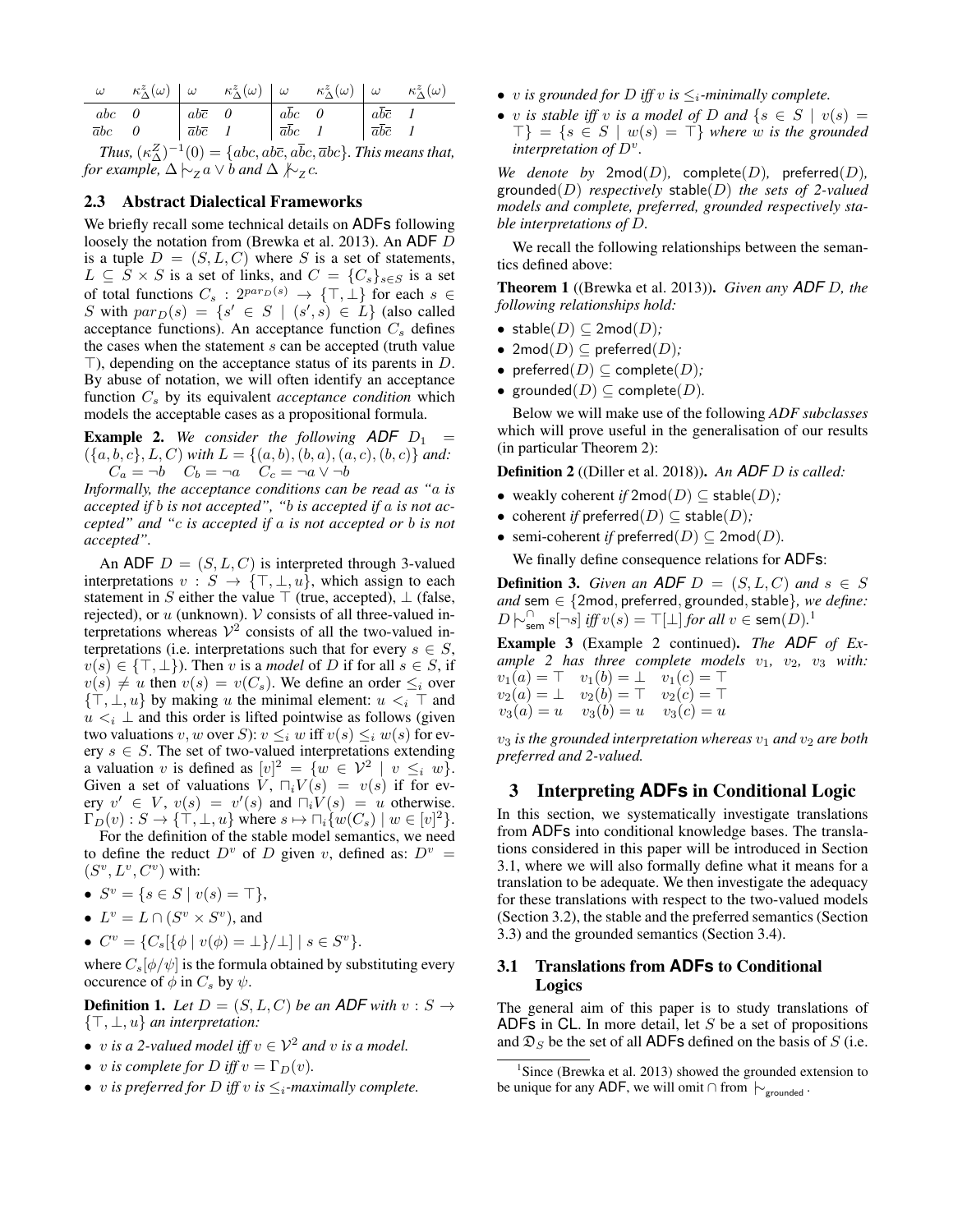all ADFs  $D = (S, L, C)$ , and  $\mathfrak{C}_S$  be the set of all conditional knowledge bases over the propositional language generated by S. Then we investigate mappings  $\Theta : \mathfrak{D}_S \to \mathfrak{C}_S$ (for arbitrary  $S$ ).

Once an ADF D has been translated into a conditional knowledge base  $\Theta(D)$ , we are able to use nonmonotonic inferences from this knowledge base by using, e. g., system Z:

**Definition 4.** Let S be a set of atoms and  $\theta : \mathfrak{D}_S \to \mathfrak{C}_S$  be *a translation from ADFs to conditional knowledge bases.* θ *is* Z-adequate with respect to semantics sem *if: for every*  $D = (S, L, C)$  *and every*  $s \in S$  *it holds that*  $D \nvert \sim_{sem}^{\cap} s$  *iff*  $\Theta(D) \big| \sim$ <sub>*Z*</sub> *s.* 

There is a whole family of translations from ADFs to conditional logics which are *prima facie* apt to express the links between nodes s and their acceptance conditions  $C_s$ :

- $\Theta_1(D) = \{(s|C_s) \mid s \in S\}$
- $\Theta_2(D) = \{(C_s|s) \mid s \in S\}$
- $\Theta_3(D) = \Theta_1(D) \cup \Theta_2(D)$
- $\Theta_4(D) = \Theta_1(D) \cup \{(\neg s | \neg C_s) \mid s \in S\}$
- $\Theta_5(D) = \{((C_s \equiv s) | \top) | s \in S\}$

 $\Theta_1$  formalizes the intuition that whenever the condition of a node s is true, normally, s should be true as well. Likewise,  $\Theta_2$  formalizes the idea that if a node is true, its condition should be true as well.  $\Theta_3$  combines the two aforementioned intuitions.  $\Theta_4$  is a slight variation on this idea, combining  $\Theta_1$  with the constraint that whenever a condition of a node is false, the node itself should be false as well.  $\Theta_5$ , finally, postulates that a node should be equivalent to its condition. Note that  $\Theta_1$  has already been investigated some small extent in (Kern-Isberner and Thimm 2018).

There are, of course, many more translations possible, for example one could suggest instead of  $\Theta_1(D)$  the following  $\Theta'_{1}(\overline{D}) = \{ (C_s \supset s | \top) \mid s \in S \}.$  However, "shifting" the conditional to the right hand side does not impact the consequences of a translation:

Proposition 1. *Given a set of conditionals* ∆*,* ∆ ∪  $\{(\psi|\phi)\}\leftarrow_z \theta \text{ iff } \Delta \cup \{(\phi \supset \psi|\top)\}\leftarrow_z \theta.$ 

*Proof.* Suppose  $\Delta$  is a set of conditionals. In what follows, we will denote  $\kappa^Z_{\Delta \cup \{(\psi|\phi)\}}$  by  $\kappa$  and  $\kappa^Z_{\Delta \cup \{(\phi \supset \psi|\top)\}}$ by  $\kappa'$ . We show that  $\kappa^{-1}(0) = \kappa'^{-1}(0)$ , which implies the proposition. For this, suppose towards a contradiction that  $\omega \in \kappa'^{-1}(0)$  yet  $\omega \notin \kappa^{-1}(0)$ . By Lemma 1 this means that there is some  $(\lambda|\delta) \in \Delta \cup \{(\psi|\phi)\}\$  s.t.  $(\lambda|\delta)(\omega) = 0$ . Since  $\kappa'$  accepts  $\Delta$ ,  $(\lambda|\delta) = (\psi|\phi)$ . Thus,  $\omega \models \phi \land \neg \psi$ . This means that  $\omega \models \top \land \neg(\phi \supset \psi)$ , i.e.  $(\phi \supset \psi | \top)(\omega) =$ 0. This contradicts  $\kappa'(\omega) = 0$  and the assumption that  $\kappa'$  accepts  $\Delta \cup \{(\phi \supset \psi | \top)\}\$  and thus we have shown that  $\kappa'^{-1}(0) \subseteq \kappa^{-1}(0)$ . Analogously, we can show that  $\kappa'^{-1}(0) \supseteq \kappa^{-1}(0)$  and thus  $\kappa'^{-1}(0) = \kappa^{-1}(0)$ . This implies  $\overline{Bel}(\kappa) = \overline{Bel}(\kappa')$ П

The above proposition thus establishes that within our perspective, it does not matter if we consider the conditional " $\psi$  is plausible if  $\phi$  is the case" or the conditional " $\phi \supset \psi$  is plausible". This does not imply that we can equivalently consider  $\phi \supset \psi$  to be *true*.

## 3.2 Z-Adequacy w.r.t. Two-Valued Semantics

In this section we study Z-adequacy with respect to the 2mod-semantics for the translations suggested in the previous subsection. In particular, we will show that  $\Theta_1$  and  $\Theta_2$  are not Z-adequate whereas  $\Theta_3$ ,  $\Theta_4$  and  $\Theta_5$  are in fact Z-adequate for the 2mod-semantics.

We first observe that  $\Theta_1$  and  $\Theta_2$  are *not* Z-adequate.

Example 4 (Z-Inadequacy of Θ<sup>1</sup> w.r.t. 2mod). *We consider the following ADF* D<sup>1</sup> *from Example 2. Notice that*  $\Theta_1(D_1) = \{ (b | \neg a), (a | \neg b), (c | \neg a \vee \neg b) \}$ *, which is the conditional knowledge base considered in Example 1. We therefore see that*  $\Theta_1(D_1) \not\sim_Z c$  *even though*  $D \not\sim_{2\text{mod}}^{\text{C}} c$  *and thus* Θ<sup>1</sup> *is not Z-adequate with respect to the* 2mod*-semantics.*

**Example 5** (Z-Inadequacy of  $\Theta_2$  w.r.t. 2mod). *We consider the following* **ADF**  $D_2 = (\{a, b, c\}, L, C)$  *where:*  $C_a = \neg b$   $C_b = \neg a$   $C_c = a \lor b$   $D_2$  *has three complete models*  $v_1$ ,  $v_2$ ,  $v_3$  *with:*  $v_1(a) = v_2(b) = v_1(c)$  $v_2(c) = \top$ ,  $v_1(b) = v_2(a) = \bot$  and  $v_3(a) = v_3(b) = \top$  $v_3(c) = u$ . Only  $v_1$  and  $v_2$  are 2-valued.

*Moving to*  $\Theta_2(D) = \{(\neg a|b), (\neg b|a), (a \vee b|c)\}$ *, we see* that  $(\kappa_{\Theta_2(D)}^Z)^{-1}(0) = \{a\bar{b}c, a\bar{b}\bar{c}, \overline{a}bc, \overline{a}b\bar{c}, \overline{a}\bar{b}\bar{c}\}$ *. This means that*  $\Theta_2(D_2) \nmid\hspace{-.05cm}\sim_Z c$  even though  $D \mid\hspace{-.05cm}\sim_{2\mathsf{mod}}^{\cap} c$ , i.e.  $\Theta_2$  is not Z*adequate with respect to the* 2mod*-semantics.*

We will now show that the translations  $\Theta_3$ ,  $\Theta_4$  and  $\Theta_5$  are Z-adequate for 2-valued models but not in general for the grounded semantics. For these results, the following conditions on translations will prove useful:

- C1:  $\kappa_{\Theta(D)}^Z(C_s \wedge \neg s) > 0$  and  $\kappa_{\Theta(D)}^Z(\neg C_s \wedge s) > 0$  for every  $s \in S$ .
- C2:  $\{\bigwedge_{s\in S} C_s \equiv s\} \vdash \bigwedge_{(\psi|\phi)\in\Theta(D)} (\phi\supset\psi)$

 $\Theta_3$ ,  $\Theta_4$  and  $\Theta_5$  satisfy both of the above conditions:

**Proposition 2.** *For any*  $i \in \{3, 4, 5\}$  *and any ADF D*,  $\Theta_i(D)$  *satisfies* **C1** and **C2**.

*Proof.* We show the claim for  $i = 3$  and C1, the proofs for  $i \in \{4, 5\}$  and C2 are analogous. Suppose towards a contradiction that there is some ADF  $D = (S, L, D)$  and some  $s \in S$  s.t.  $\kappa_{\Theta_3(D)}^Z(C_s \wedge \neg s) = 0$  or  $\kappa_{\Theta_3(D)}^Z(\neg C_s \wedge \neg s)$  $s) = 0$ . Suppose the former. Then  $\kappa_{\Theta_3(D)}^Z(C_s \wedge \neg s) \geq$  $\kappa_{\Theta_3(D)}^Z(C_s \wedge s)$ , which contradicts  $(s|C_s) \in \Theta_3(D)$ . Likewise,  $\kappa_{\Theta_3(D)}^Z(\neg C_s \land s) = 0$  contradicts  $(C_s|s) \in$  $\Theta_3(D)$ .

Below we will use the notion of a world  $\omega_v$  based on a 2-valued interpretation  $v \in \mathcal{V}^2$  defined as:

$$
\omega_v = \bigwedge_{v(s) = \top} s \land \bigwedge_{v(s) = \bot} \neg s
$$

Likewise we define the valuation  $v_\omega$  based on a world  $\omega$  as  $v_{\omega}(s) = \top$  if  $\omega \models s$  and  $v_{\omega}(s) = \bot$  otherwise.

Proposition 3. *For any* Θ *that satisfies* C1 *for the ADF* D*,*  $\omega \in (\kappa_{\Theta(D)}^Z)^{-1}(0)$  *implies*  $v_\omega \in 2\text{mod}(D)$ .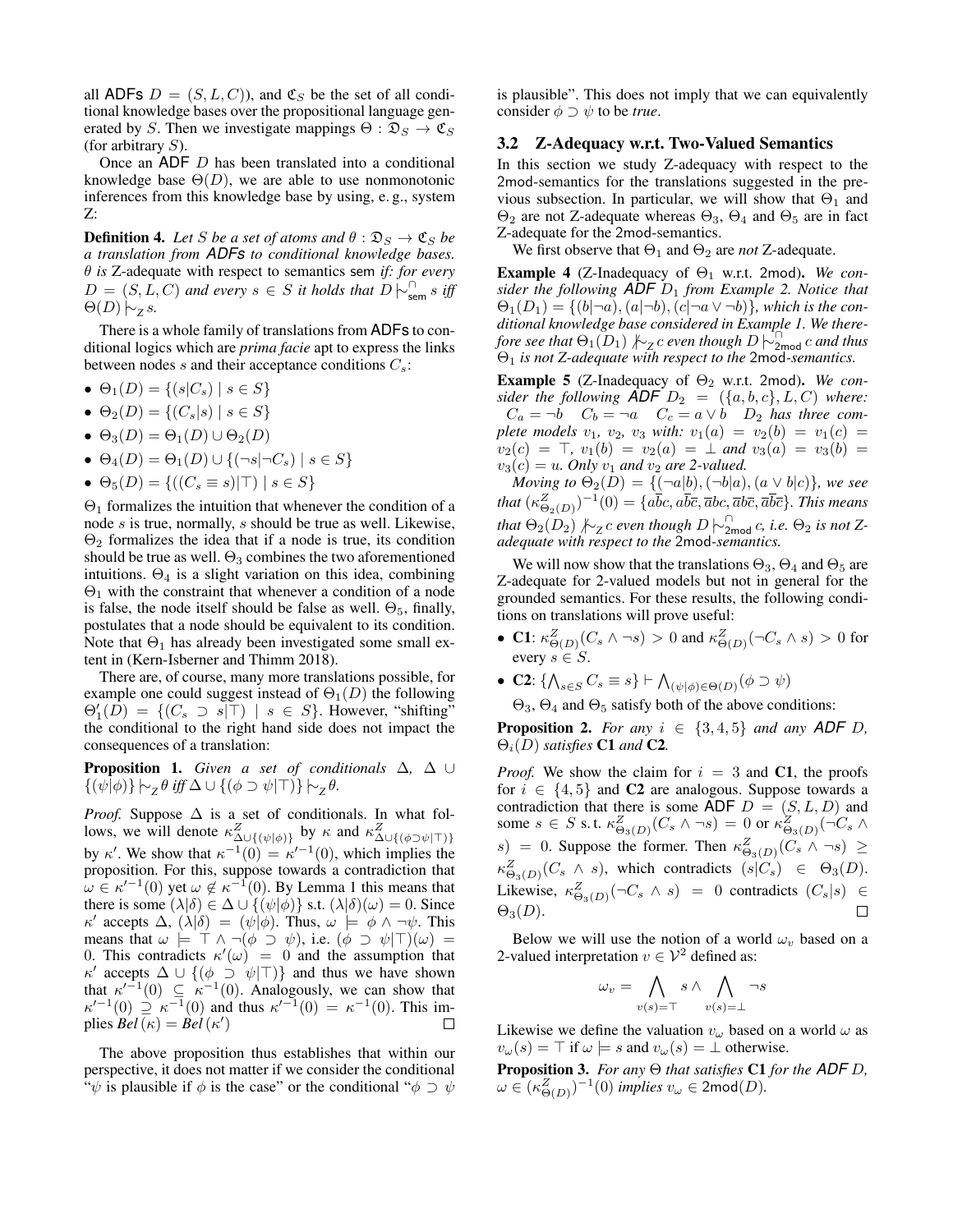*Proof.* Suppose that  $\Theta(D)$  satisfies C1 for the ADF  $D =$  $(S, L, C)$  and that  $\omega \in (\kappa_{\Theta(D)}^Z)^{-1}(0)$ . We show that  $v_{\omega}$  is a model of D. Indeed suppose towards a contradiction that  $v_\omega(s) \neq v_\omega(C_s)$  for some  $s \in S$ . This means that  $\omega \models$  $s \wedge \neg C_s$  or  $\omega \models \neg s \wedge C_s$ . Since  $\omega \in (\kappa_{\Theta(D)}^Z)^{-1}(0)$ , this contradicts  $\Theta(D)$  satisfying C1 for D. Thus, it has to be the case that  $v_\omega$  is a model of D. That  $v_\omega \in \mathcal{V}^2$  is clear from the fact that  $\omega \models s \vee \neg s$  for every  $s \in S$ .  $\Box$ 

Proposition 4. *For any* Θ *that satisfies* C2 *for the ADF* D*,*  $\omega_v \in (\kappa^Z_{\Theta(D)})^{-1}(0)$  if  $v \in 2{\sf mod}(D).$ 

*Proof.* Suppose that  $\Theta(D)$  satisfies C2 for the ADF D, and suppose that  $v$  is a 2-valued model of  $D$ . Suppose towards a contradiction that  $\omega_v \notin (\kappa_{\Theta(D)}^Z)^{-1}(0)$ . By Lemma 1 this means that  $\omega_v \models \phi' \land \neg \psi'$  for some  $(\psi'|\phi') \in \Theta(D)$ . But then since  $\{\bigwedge_{s\in S} C_s \equiv s\} \vdash \bigwedge_{(\psi|\phi)\in\Theta(D)} (\phi \supset \psi)$ , by contraposition, and since  $\{\phi' \wedge \neg \psi'\} \vdash \neg (\bigwedge_{(\psi|\phi) \in \Theta(D)} (\phi \supset$  $(\psi)$ ),  $\omega_v$   $\models \neg \bigwedge_{s \in S} C_s \equiv s$ . But then there is some  $s \in S$ s. t.  $\omega_v \models s \land \neg C_s$  or  $\omega_v \models \neg s \land C_s$ . But then  $v(s) \neq v(C_s)$ , contradiction to  $v$  being a 2-valued model of  $D$ .

We can now derive the Z-adequacy with respect to the 2 valued model semantics for the translations  $\Theta_3$ ,  $\Theta_4$  and  $\Theta_5$ :

**Theorem 2.** For any **ADF** D, and  $i \in \{3, 4, 5\}$ :  $D \biguparrow_{2\text{mod}}^{\cap} s[\neg s]$  *iff*  $\Theta_i(D) \biguparrow_{Z}^{\cap} s[\neg s]$  *for any*  $s \in S$ *.* 

*Proof.* Let  $i \in \{1, 2, 3\}$  and D be an ADF. By definition,  $D\ \dot{\sim}_{2\text{mod}}^{\cap} s[\neg s]$  iff for every model  $v \in \mathcal{V}^2$ ,  $v(s) = \top[\bot]$ . By Propositions 2, 3 and 4,  $(\kappa_{\Theta_i(D)}^Z)^{-1}(0) = \{ \omega_v \mid v \in$  $\mathcal{V}^2$ ,  $v \in 2 \text{mod}(D)$ . Thus,  $D \nvert \sim \Omega$ <sub>2mod</sub> s[¬s] iff for every  $\omega \in$  $(\kappa_{\Theta_i(D)}^Z)^{-1}(0), \omega \models s[\neg s],$  which implies:  $D \models_{\text{2mod}}^{\cap} s[\neg s]$ iff  $\Theta_i(D) \big| \sim_z s[\neg s]$ .  $\Box$ 

**Remark 1.** *In (Kern-Isberner and Thimm 2018), where*  $\Theta_1$ *was first proposed, the authors noted that there might be cases where an ADF* D *has a grounded interpretation but no ranking exists since there might be a conditional*  $(s|C_s) \in$  $\Theta_1(D)$  *s.t.*  $C_s \wedge s$  *is not satisfiable, which implies that there does not exist any world*  $\omega$  *for which*  $((s|C_s))(\omega) = 1$ *. This would mean that there is no ranking*  $\kappa$  *that accepts* ( $s|C_s$ ). *For Theorem 2, such a situation is unproblematic, since if*  $C_s \wedge s$  *(or*  $\neg C_s \wedge \neg s$  *for that matter) is not satisfiable, there will be no 2-valued model for* D *.*

## 3.3 Z-Adequacy w.r.t. Stable and Preferred Semantics

We can strengthen Theorem 2 to obtain Z-adequacy with respect to the stable and preferred semantics for specific subclasses of ADFs (the proof is an easy consequence of Theorems 1 and 2):

**Theorem 3.** For any **ADF** D, and  $i \in \{3, 4, 5\}$  the follow*ing results hold:*

- *1.*  $D \biguplus_{\text{stable}}^{\cap} s[\neg s]$  *iff*  $\Theta_i(D) \biguplus_{\text{Z}} s[\neg s]$  *for any*  $s \in S$ *, if*  $D$  *is weakly coherent.*
- 2.  $D$   $\sim_{\text{preferred}}^{\cap} s[\neg s]$  *iff*  $\Theta_i(D)$   $\sim_{Z}^{\infty} s[\neg s]$  *for any*  $s \in S$ , *if*  $D$ *is semi-coherent.*

#### 3.4 Z-Inadequacy w.r.t. the Grounded Semantics

Theorem 2 can also be used to derive the Z-inadequacy of  $\Theta_3$ ,  $\Theta_4$  and  $\Theta_5$  with respect to the grounded semantics:

Proposition 5. *For any* Θ(D) *that satisfies* C1 *and* C2*,* Θ *is not Z-adequate with respect to* grounded*.*

*Proof.* We consider the following  $ADF$   $D =$  $({a, b, c, d}, L, C)$  where:

 $C_a = \neg b; \quad C_b = \neg a; \quad C_c = \neg a \wedge \neg b; \quad C_d = \neg c$ This ADF has the following 2-valued models:  $v_1$  which assigns  $v_1(a) = v_1(d) = \top$  and  $v_1(b) = v_1(c) = \bot$  and  $v_2$ with  $v_2(b) = v_2(d) = \top$  and  $v_2(a) = v_2(c) = \bot$ . Since  $v_1(d) = v_2(d) = \top$ , by Proposition 3 and Proposition 4,  $\Theta(D)$   $\sim$ z d. However, the grounded assignment v<sub>G</sub> sets  $v_G(a) = v_G(b) = v_G(c) = v_G(d) = u.$  $\Box$ 

## 4 Related Works

Our aim in this paper is to lay foundations of integrative techniques for argumentative and conditional reasoning. There are previous works, which have similar aims or are otherwise related to this endeavour. We will discuss those in the following.

First, there is huge body of work on *structured argumentation* (see e. g. (Besnard et al. 2014)). In these approaches, arguments are constructed on the basis of a knowledge base possibly consisting of conditionals. An attack relation between these arguments is constructed based on some syntactic criteria. Acceptable arguments are then identified by applying argumentation semantics to the resulting argumentation frameworks. Thus, even though structured argumentation syntactically uses conditional knowledge bases, it relies semantically on formal argumentation.

There have been some attempts to bridge the gap between specific structured argumentation formalisms and conditional reasoning. For example, in (Kern-Isberner and Simari 2011) conditional reasoning based on System Z (Goldszmidt and Pearl 1996) and DeLP (García and Simari 2004) are combined in a novel way. Roughly, the paper provides a novel semantics for DeLP by borrowing concepts from System Z that allows using *plausibility* as a criterion for comparing the strength of arguments and counterarguments. Our approach differs both in goal (we investigate the correspondence between argumentation and conditional logics instead of integrating insights from the latter into the former) and generality (DeLP is specific and arguably rather peculiar argumentation formalism whereas ADFs are the most general formalism around).

Several works investigate postulates for nonmonotonic reasoning known from conditional logics (Kraus, Lehmann, and Magidor 1990) for specific structured argumentation formalisms, such as assumption-based argumentation  $(\text{Cyras and Toni } 2015;$  Heyninck and Straßer 2018) and  $ASPIC^+$  (Li, Oren, and Parsons 2017). These works revealed gaps between nonmonotonic reasoning and argumentation which we try to bridge in this paper.

Besnard et al. (Besnard, Grégoire, and Raddaoui 2013) develop a structured argumentation approach where general